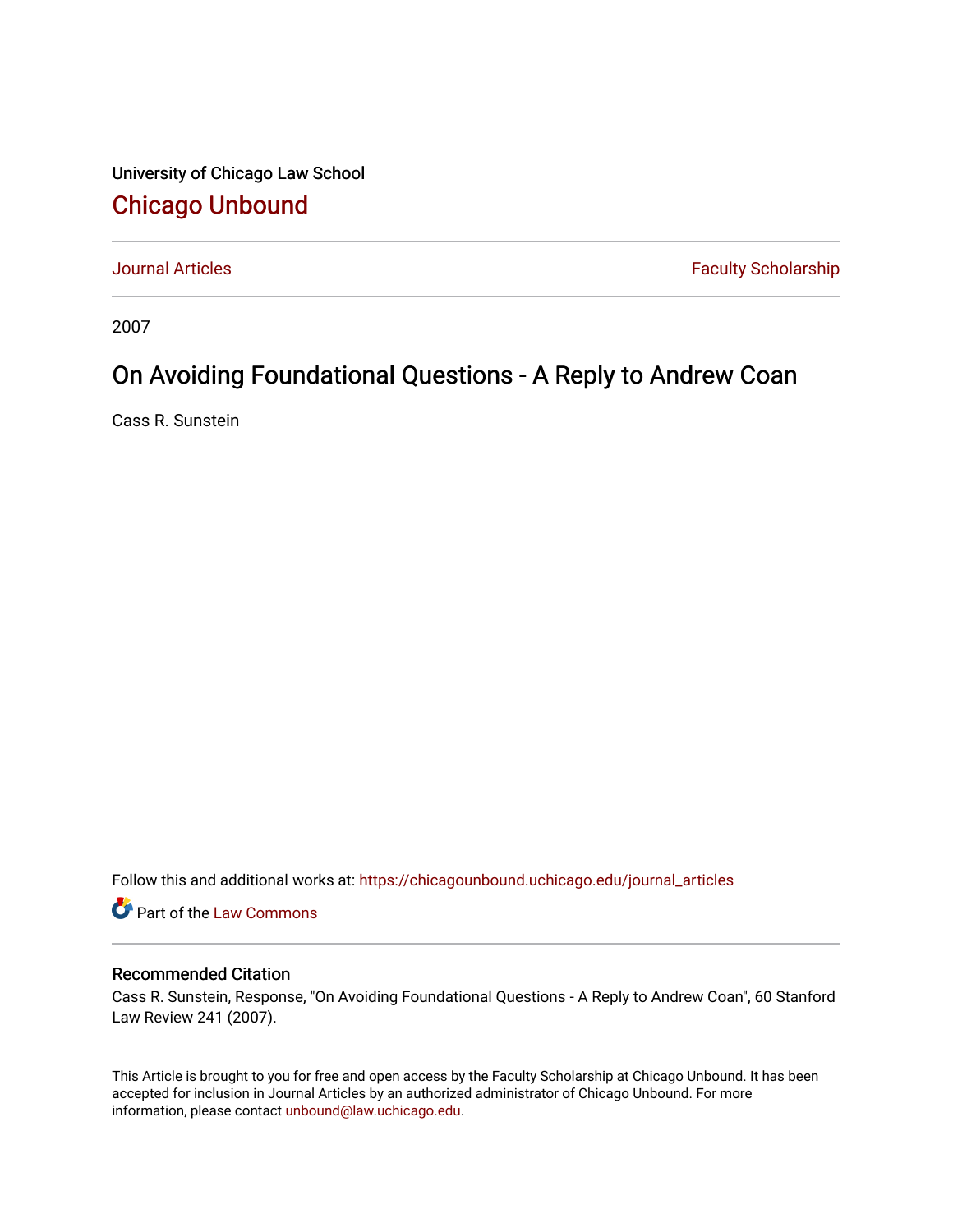# **ON** AVOIDING **FOUNDATIONAL QUESTIONS**

# **A** REPLY TO **ANDREW COAN**

### Cass R. Sunstein\*

In both legal practice and legal scholarship, it is sometimes best to proceed without attempting to answer the foundational questions. Originalists can inquire into the original public meaning of the Equal Protection Clause without defending originalism. Economic analysts of law can ask how to promote efficiency without defending the view that the law should aim at efficiency. It would be useful to know how utilitarians and retributivists would approach punitive damage awards, without resolving the question whether we should be utilitarians or retributivists. Here, as elsewhere, a division of labor makes good sense. Some people (or some works) take certain judgments for granted and proceed from there; other people (or other works) try to resolve the deepest questions.

On some occasions, the Supreme Court seems to have taken account of the risk or reality of public outrage.<sup>1</sup> Surprisingly, there has been little analysis of the question whether the Court has been right to do so. (This may be the only area of public law in which the positive literature<sup>2</sup> is more developed than the normative literature!) It would seem to be useful to begin by asking how those with different understandings of constitutional interpretation might approach the problem. At first glance, originalists would seem unlikely to approach public outrage in the same way as "moral readers"; $3$  committed

#### 241

<sup>\*</sup> Karl N. Llewellyn Distinguished Service Professor, Law School and Department of Political Science, University of Chicago.

*<sup>1.</sup> See, e.g.,* Naim v. Naim, 350 U.S. 891 (1955) (declining to decide whether bans on racial intermarriage are unconstitutional).

<sup>2.</sup> For an early treatment, see Robert A. Dahl, *Decision-Making in a Democracy: The Supreme Court as National Policy-Maker,* 6 J. **PUB.** L. 279 (1957). For a recent and broadly compatible discussion, see **MICHAEL** J. KLARMAN, FROM **JIM** CROW TO CIVIL RIGHTS: THE **SUPREME COURT** AND THE **STRUGGLE** FOR **RACIAL EQUALITY** (2006). For a valuable collection, see **PUBLIC OPINION AND CONSTITUTIONAL** CONTROVERSY (Nathaniel Persily et al. eds., forthcoming 2008).

*<sup>3.</sup> See* RONALD DWORKIN, FREEDOM'S LAW: THE MORAL **READING** OF THE **AMERICAN**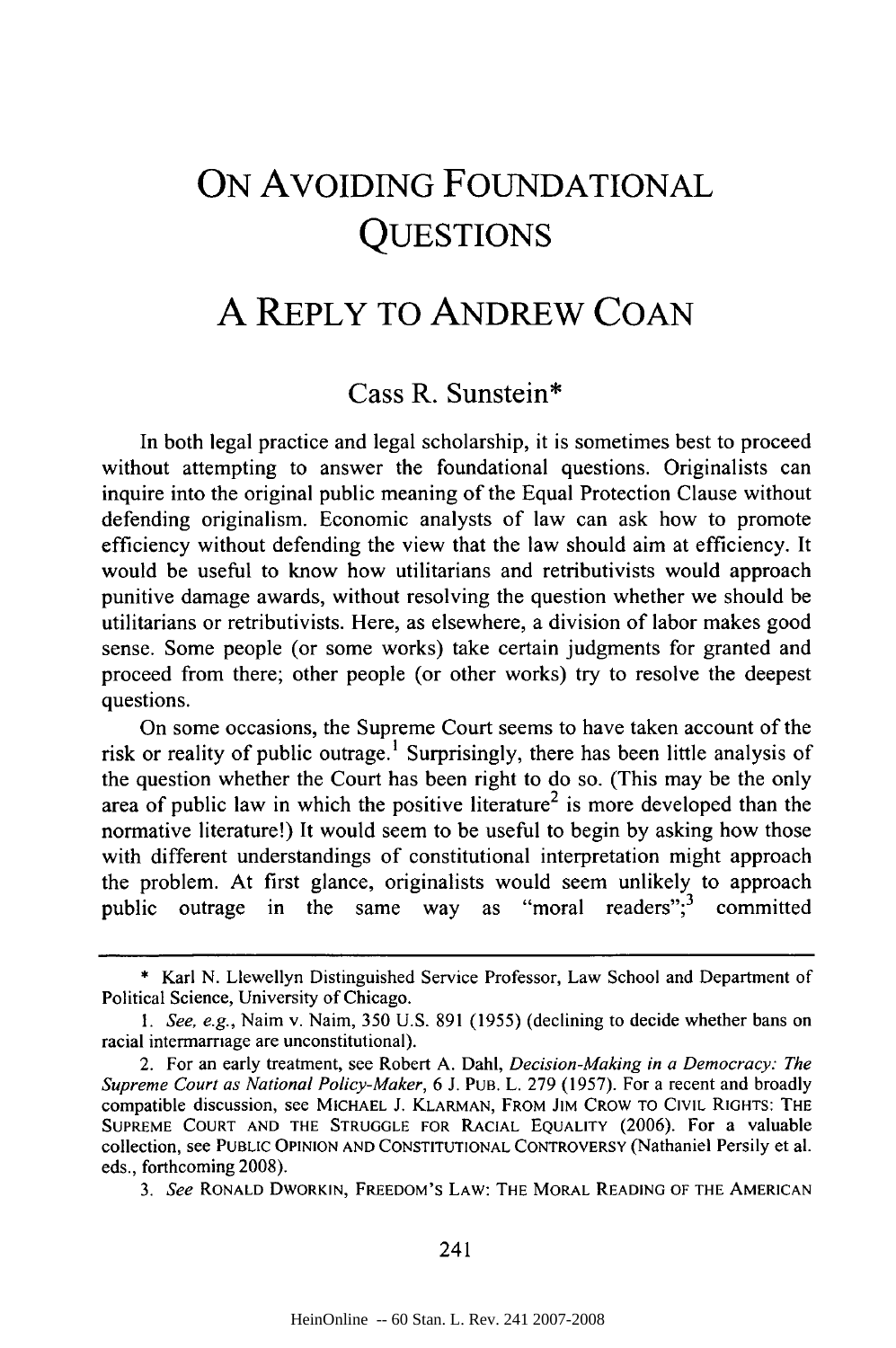consequentialists<sup>4</sup> are likely to have a distinctive view. But perhaps these conclusions are too crude. Perhaps the distinctions are less sharp than we suppose. Perhaps an exploration of different approaches will reveal some surprises.

In my essay on the question,<sup>5</sup> I attempted to explore how different judges, with different approaches to constitutional law, might think about two separate reasons for judicial consideration of outrage: the consequentialist and the epistemic. Perhaps judges should consider outrage with the thought that if they fail to do so, the consequences of their rulings might turn out to be very bad. Or perhaps judges should consider outrage on the ground that if the public feels so intensely, their own conclusions might well be wrong. Learned Hand famously wrote that "[t]he spirit of liberty is the spirit which is not too sure that it is right,"<sup>6</sup> and perhaps judges should pay attention to public outrage out of modesty about their own conclusions. Not surprisingly, the consequentialist and epistemic arguments will be received differently by those with different approaches to constitutional meaning.

In his illuminating response,<sup>7</sup> Andrew Coan makes a number of valuable suggestions, but two seem to me primary. The first is that it is difficult to take a position on the relevance of consequences without taking a position on consequentialism. 8 Avoiding any such position, my own argument does have a minimalist character; it explores how those with different approaches will respond to outrage without taking a stand on those approaches. Coan asks, reasonably enough: how can we know how judges should proceed without knowing what approach is right?<sup>9</sup> Coan's second suggestion is that a good reason to take account of public outrage is to show respect for democracy.<sup>10</sup> In his view, the consequentialist and epistemic arguments are incomplete; democratic considerations should be primary.<sup>11</sup> Let me take up these suggestions in sequence.

Coan is right to say that we cannot know whether to consider consequences without knowing whether to be consequentialists. But the debate over consequentialism raises many complex questions, and surely it is useful to see how those with different approaches to constitutional law might think about

CONSTITUTION **(1996).**

<sup>4.</sup> See, e.g., RICHARD A. POSNER, **NOT** A SUICIDE PACT: THE CONSTITUTION IN A TIME OF NATIONAL EMERGENCY (2006).

*<sup>5.</sup> See* Cass R. Sunstein, *If People Would Be Outraged by Their Rulings, Should Judges Care?,* 60 **STAN.** L. REv. 155 (2007).

<sup>6.</sup> **LEARNED HAND,** *The Spirit of Liberty, in* THE SPIRIT OF LIBERTY: PAPERS **AND ADDRESSES** OF **LEARNED HAND** 189, 190 (Irving Dilliard ed., 3d ed. enlarged 1960).

<sup>7.</sup> Andrew Coan, *Well, Should They? A Response to* If People Would Be Outraged by Their Rulings, Should Judges Care?, 60 STAN. L. REv. 213 (2007).

<sup>8.</sup> *Id.* at 216-17.

*<sup>9.</sup> Id.*

<sup>10.</sup> *Id.* at233-39.

*<sup>11.</sup> Id.*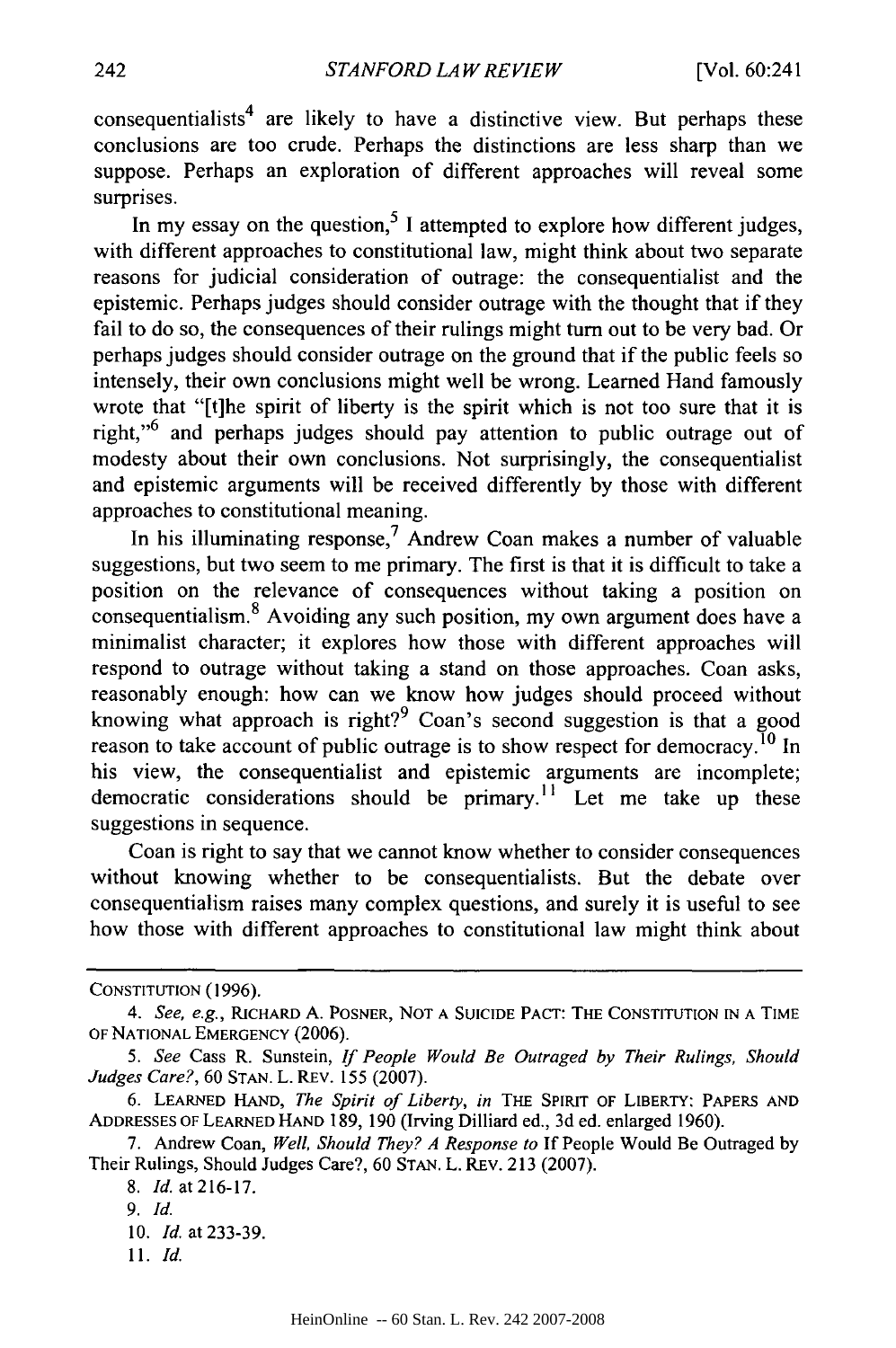outrage without answering the question whether judges should accept consequentialism. Without making a general defense of consequentialism, I did mean both to identify and to raise questions about Kantian adjudication, captured in the idea that judges should interpret the law without paying attention to the effects of their rulings. 12 In my view, Kantian adjudication is most naturally defended on (second-order) consequentialist grounds, with the suggestion that things would be much worse if judges routinely asked whether their conclusion would produce bad consequences.<sup>13</sup>

It is easy to understand the deontological claim that people should be treated as ends, not means. It is not so easy to understand the view that judicial consideration of consequences would run afoul of this claim. 14 In short, I attempt to give reasons to reject Kantian adjudication without rejecting Kantianism, and without mounting anything like a full-scale defense of consequentialism.

Coan has a separate argument. By itself, the idea of consequentialism is insufficiently helpful. We need a theory of value to identify consequences as good, and to decide how they should be weighted. (Is it a good consequence if women are allowed to have abortions? How good?) Coan and I are in agreement on this point, which means that a lot of work has to be done to give content to the consequentialist argument for considering public outrage.<sup>15</sup> Nonetheless, we can imagine a range of cases in which diverse people might be able to agree that consequences would be bad. An easy case would be a judicial ruling resulting in the death of many American soldiers. Moreover, those who believe that the Constitution is best construed to require recognition of samesex marriages might well hesitate to rule to that effect if the consequence would be to inflame hostility against gay and lesbian couples (while also dooming a slow but real movement toward according legal rights to such couples).

The simple point is that in a range of cases, it is unnecessary to resolve hard questions of value in order to recognize certain consequences as bad. Coan is right to say that consequentialism needs a theory of value to get off the ground. But in many cases, we can agree that some results are bad and others good, without attempting to resolve our disagreements about the foundational questions.

Coan's more ambitious suggestion is that the consequentialist and epistemic arguments miss something of great importance.<sup>16</sup> In his view, people are entitled to govern themselves. When judges pay attention to public outrage, they show respect for the ideal of self-government. He contends that the consequentialist and epistemic arguments slight democratic considerations,

<sup>12.</sup> Sunstein, *supra* note 5, at 164-66.

<sup>13.</sup> *Id.* at 166, 178-79.

<sup>14.</sup> I do attempt, however, to make some sense of this view. *See id.*

*<sup>15.</sup> Id.* at 172-75.

<sup>16.</sup> *Id.* at 175-76.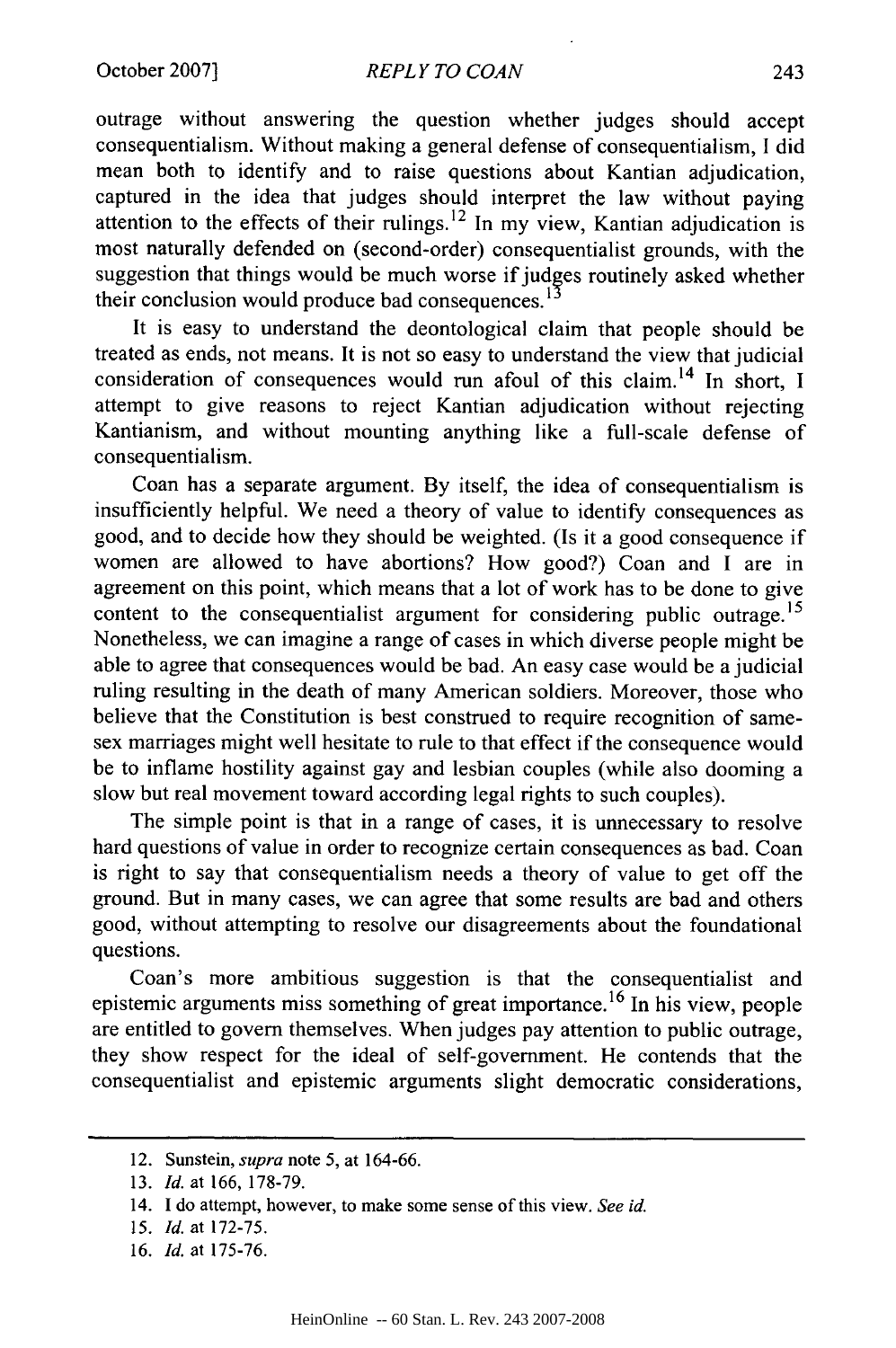from which their force derives; indeed, such considerations turn out to be "a necessary prerequisite for determining when and whether we should find those arguments persuasive." **<sup>17</sup>**

Coan is right to say that consequentialists might well conclude that selfgovernment matters a great deal, and that invalidation of a judgment of the elected branches counts as a bad consequence. I will return to this point. But the epistemic argument must be dealt with separately. There are many accounts of democracy, but one is emphatically epistemic: by virtue of their numbers, the people are more likely to be right.<sup>18</sup> A softer version of this proposition would be comparative: by virtue of their numbers, the people are more likely to be right, on many matters, than are small groups of people, such as federal judges.<sup>19</sup> My own discussion, focused on the narrow question of public outrage directed at judicial decisions, is intended to cast some light on the more general question why and under what conditions the epistemic defense of democracy might be right or wrong.<sup>20</sup> If, for example, people suffer from a systematic bias, and hence are more likely to be wrong than right, the epistemic argument loses its force.

Coan's positive suggestion is that democracy provides an independent reason for judges to attend to public outrage.<sup>21</sup> In the end, he might be right. But the claim runs into immediate problems. What if there is good reason to believe that the people are likely to be wrong on some question of fact or morality? What if the public seeks to restrict speech, or to discriminate against a religious minority, because of some kind of systematic bias? In any case, we should not identify the idea of "democracy" with whatever happens to emerge from the political branches. What if members of those branches are attempting to entrench themselves, at the expense of democracy? At a minimum, the idea of democracy comes with its own internal morality, and judges may well be vindicating that morality when they invalidate laws in democracy's name. If so, does judicial attention to public outrage promote democracy, rightly conceived, or does it do the opposite?

Suppose that a state has banned certain people from voting or restricted their ability to influence the political process. Suppose that the ban or the restriction is challenged on constitutional grounds, and that (most or many) people would be quite outraged if the Court accepted the challenge. Or suppose

<sup>17.</sup> Coan, *supra* note 7, at 234.

*<sup>18.</sup> See* Bernard Grofman & Scott L. Feld, *Rousseau's General Will: A Condorcetian Perspective,* 82 AM. POL. ScI. REV. 567 (1988).

<sup>19.</sup> On diversity and truth, see SCOTT E. PAGE, THE DIFFERENCE: HOW THE POWER OF DIVERSITY CREATES BETTER GROUPS, FIRMS, SCHOOLS, AND **SOCIETIES** (2007).

<sup>20.</sup> *See* Sunstein, *supra* note 5, at 186-90.

<sup>21.</sup> Coan, *supra* note 7, at 233-39. Coan urges that an exploration of public outrage helps to show the problematic relationship between originalism and democracy. *Id.* at 219 n.24. I agree with his general conclusion; for more on the problems with originalism, see CASS R. **SUNSTEIN,** RADICALS **IN** ROBES: WHY EXTREME RIGHT-WING COURTS ARE WRONG FOR AMERICA (2006).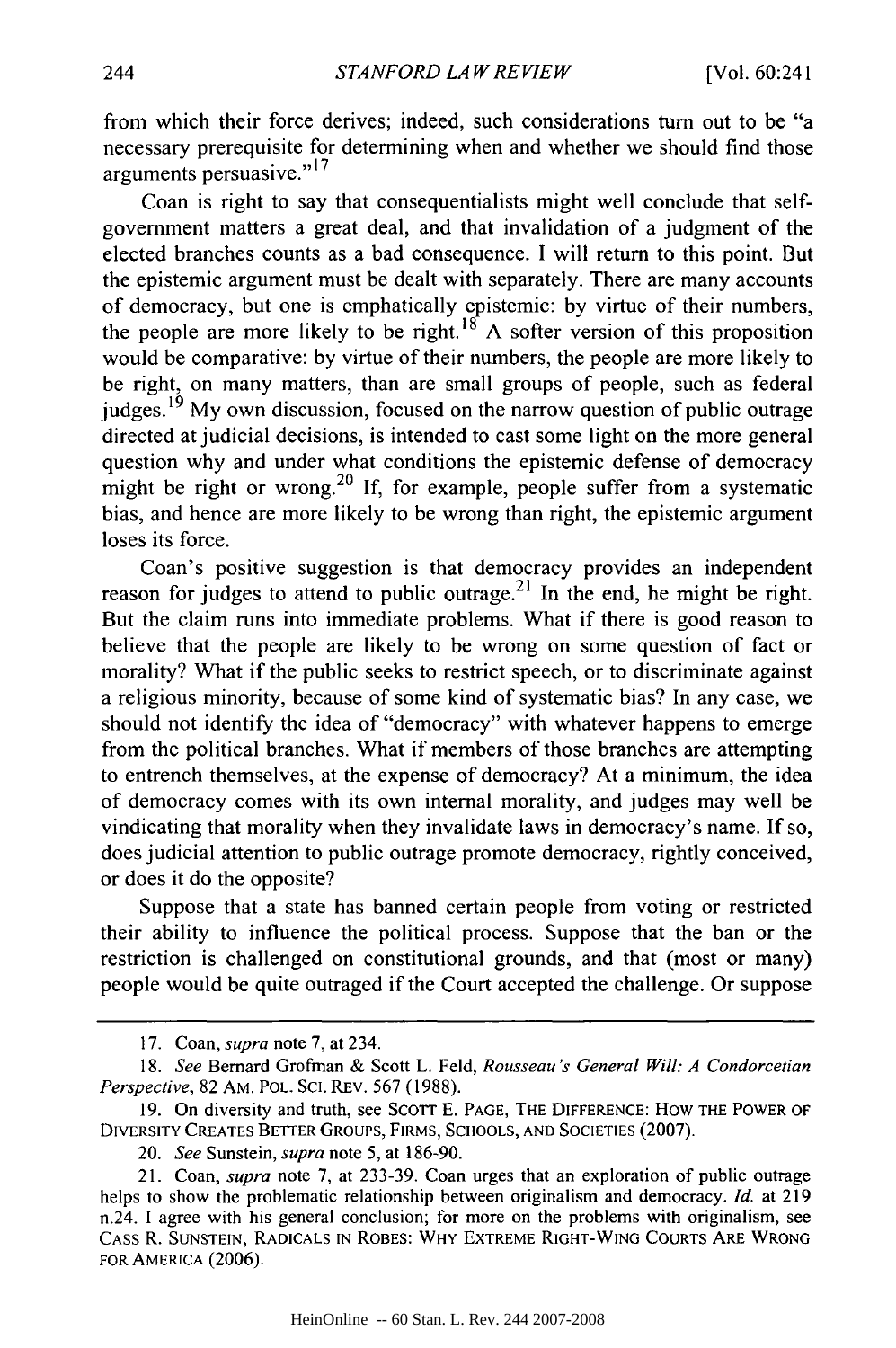that a state has prohibited certain forms of political dissent, and the Court is asked to strike down the prohibition on constitutional grounds, even though invalidation would provoke outrage. The problem should be familiar. If democracy is our lodestar, we might well favor certain judicial invalidations, and in such cases, outrage is neither here nor there. This point raises an obvious question: which invalidations? John Hart Ely's *Democracy and Distrust*<sup>22</sup> might be taken as providing one set of answers, and there are others.<sup>23</sup> My only suggestion is that the idea of democracy, as such, does not counsel attention to public outrage when the public is outraged by judicial efforts to protect democracy's internal morality.

Suppose, however, that invalidations cannot be connected with democratic ideals. Suppose, for example, that judges are asked to strike down a law that bans sexually explicit literature, or that allows the government to eavesdrop on ordinary conversations, or that mandates school prayer. Even if democratic self-government is not at risk, it is possible that judicial invalidation in such circumstances is justified by the right conception of *constitutional*  $democracy<sup>24</sup>$ —including the set of individual rights, or political principles, that might be thought to give democracy itself its point. If this is so, judicial attention to public outrage would be perverse. Judges would be creating a kind of public veto on decisions that are entailed by the best understanding of the document.

These points seem to me to raise real questions about Coan's argument. We should be able to understand the view that judges should consider public outrage on the ground that it is a clue that the judicial understanding is not correct (the epistemic argument). We should also be able to understand the view that judicial failure to consider public outrage might produce either counterproductive rulings or overall harm (the consequentialist argument). What is harder to understand is the view that judges should invoke the idea of self-government in order to decline to rule in accordance with the best understanding of constitutional democracy.

I do not deny that the democratic ideal might give judges reason to hesitate in the face of intense popular convictions in some cases, and that in some of those cases the right to self-government is doing real work. But in such cases, the insult to self-government should be seen as a bad consequence-one that consequentialist judges should be willing to take into account. Recall that consequentialism needs a theory of value, and it is certainly possible for consequentialists to recognize an assortment of heterogeneous goods,<sup>25</sup> of which the right to self-government is emphatically one.

<sup>22.</sup> *See* **JOHN** HART ELY, DEMOCRACY **AND** DISTRUST: **A** THEORY OF **JUDICIAL** REVIEW (1980).

<sup>23.</sup> *See* Bruce A. Ackerman, *Beyond* Carolene Products, 98 HARV. L. REV. 713 (1985).

<sup>24.</sup> *See* DWORKIN, *supra* note 3.

<sup>25.</sup> *See* Amartya Sen, *Fertility and Coercion,* 63 U. CHI. L. REV. 1035, 1038-39 (1996) (noting possibility of considering rights violations as part of assessment of consequences).